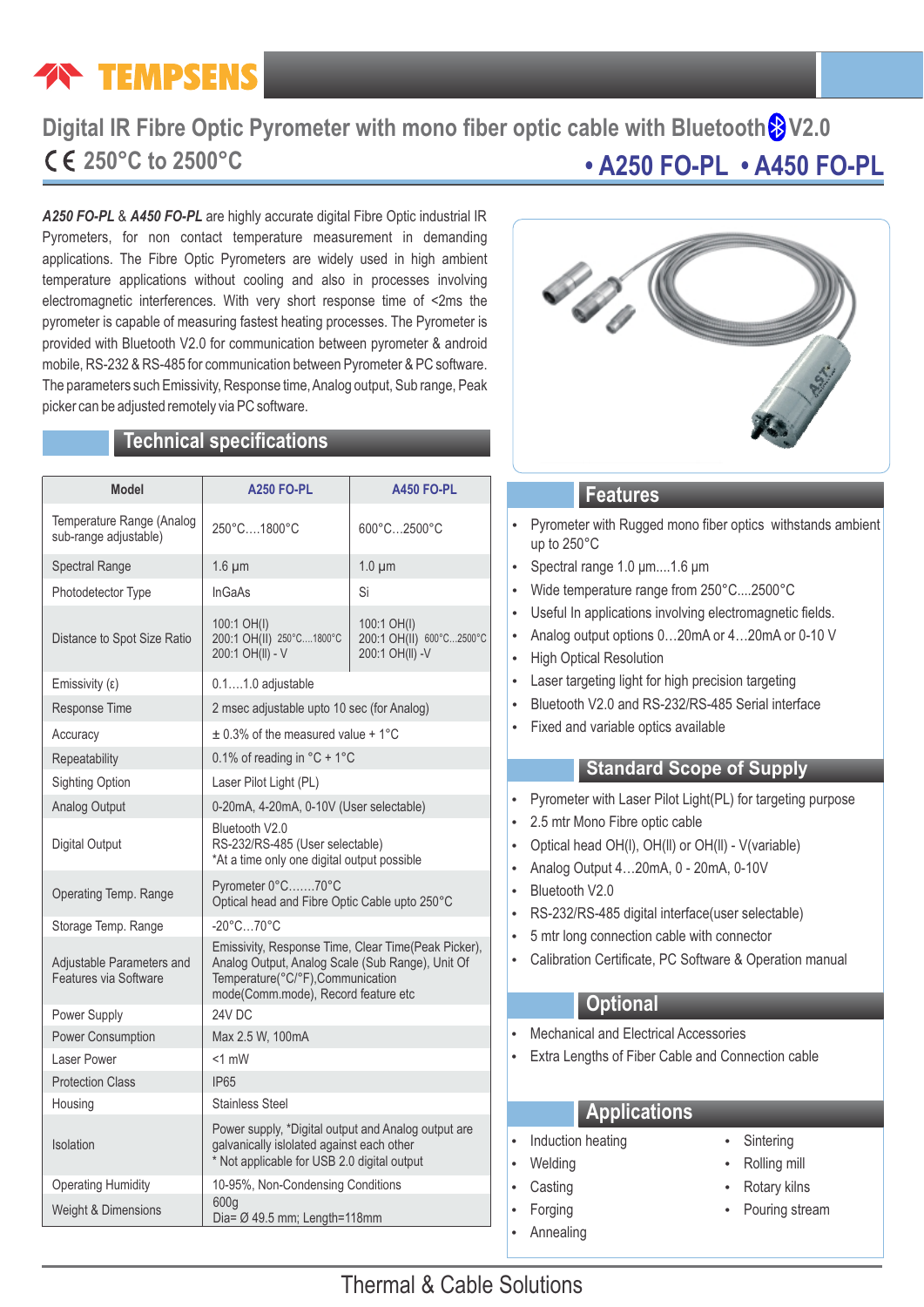| <b>Fixed Optics</b>      |                                  | A250 FO/PL                       | A450 FO/PL                       |
|--------------------------|----------------------------------|----------------------------------|----------------------------------|
| <b>Optical Head</b>      | <b>Working Distances</b><br>(mm) | Spot Sizes(mm)<br>250°C - 1800°C | Spot Sizes(mm)<br>600°C - 2500°C |
|                          | 120                              | 1.2                              | 1.2                              |
|                          | 260                              | 2.6                              | 2.6                              |
| <b>Optical Head - I</b>  | 700                              | 7.0                              | 7.0                              |
|                          | Aperture(mm)                     | 10.0                             | 10.0                             |
|                          | 90                               | 0.5                              | 0.5                              |
|                          | 200                              | 1.0                              | 1.0                              |
|                          | 600                              | 3.0                              | 3.0                              |
|                          | 4500                             | 23                               | 23                               |
| <b>Optical Head - II</b> | Aperture(mm)                     | 18.0                             | 18.0                             |

#### **Example of OH(ll) - V**



**Pull Out (P) = 1.7 mm Optical Head Length (L) = 68.1 mm**

|                                 | <b>Variable Optics</b> | <b>Optical Head - II - V (Variable)</b> |      |       |               |      |      |      |       |      |      |
|---------------------------------|------------------------|-----------------------------------------|------|-------|---------------|------|------|------|-------|------|------|
| Working Distance (mm)           |                        |                                         | 250  | 300   | 400           | 600  | 800  | 1000 | 1500  | 2000 | 2500 |
| Optical Head Length L (mm)      |                        | 66.4                                    | 78.9 | 75.75 | 72.8          | 70.1 | 68.8 | 68.1 | 67.15 | 66.7 | 66.4 |
| Optical Pullout P(mm)           |                        | 0                                       | 12.5 | 9.35  | 6.4           | 3.7  | 2.4  | 1.7  | 0.75  | 0.3  | 0    |
| Spot Size(mm)<br>AST A250 FO PL | $250 - 1800^{\circ}$ C | 18                                      | 1.3  | 1.5   | 2             | 3    | 4    | 5    | 7.5   | 10   | 13   |
| Spot Size(mm)<br>AST A450 FO PL | $600 - 2500^{\circ}$ C | 10                                      | 1.3  | 1.5   | $\mathcal{P}$ | 3    | 4    | 5    | 7.5   | 10   | 13   |

## **Software "Infrasoft"**

#### **AST Infrasoft**

AST "Infrasoft " software is under standard scope of supply.It offers possibilities of connecting three pyrometers simultaneously for parameter setting, view real time graph, offline graph and to evaluate measuring data. Communication between the pyrometer and the software is implemented via a cable connected between the pyrometer and the PC serial port. It comes with record feature, spot size calculator and parameter settings features.

Some of the parameters adjustable via software are

- Emissivity, Response Time,
- Clear Time(Peak Picker),
- Analog Output,
- Sub Range,
- Unit Of Temperature(°C/°F),
- Communication mode(Comm.mode).

#### **AST Infrasmart**

AST Infrasmart is an android application used to communicate a pyrometer with mobile devices. This application works via bluetooth after pairing with mobile.

APK file for this android application will be provided with device.

Number of parameters set through the application are :

- 
- 
- Emmisivity Response time Clear Time
- 
- 
- 
- Unit of Temperature Analog Output Communication Mode
- Sensor Type Sub Range

## **Pyrometer Drawing**





**A250 FO PL**